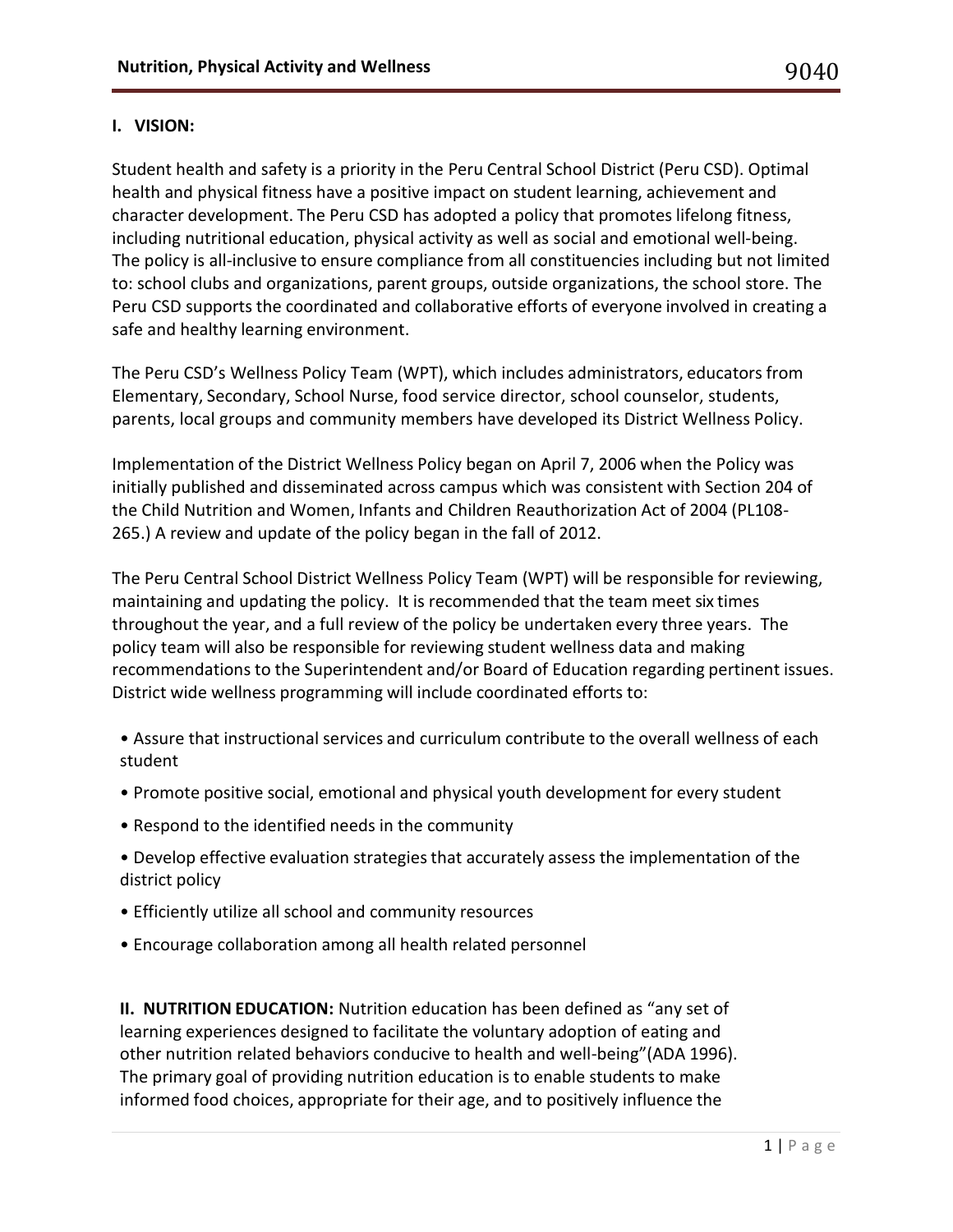formation of lifelong eating habits.

# **A. NUTRITION EDUCATION IN THE CLASSROOM (curricular expectations)**

- 1. Shall be age appropriate
- 2. Shall be sensitive to and reflective of cultural diversity
- 3. Shall be provided to students in grades K-12 in accordance with state and district curriculum standards, it shall be behavior focused and skill based
- 4. Shall be integrated into district curricula as appropriate and feasible.

# **B. NUTRITION EDUCATION OUTSIDE THE CLASSROOM**

1. Food service director will advise and serve as a resource to teachers and students to support the wellness policy. The cafeteria may serve as a "learning laboratory" to allow students to apply critical thinking skills taught in the classroom. Teachers and students are invited to collaborate with the food service director on topics pertaining to wellness and nutrition. Other efforts include hands on lessons about gardening, composting, tower gardens, nutrition, healthy snacks, and food safety via initiatives like Adirondack Farm to School and the CHISEL Program.

2. Students shall receive consistent nutrition messages throughout the school.

3. Staff and guests in our schools will be encouraged to act as role models to promote wellness. For example, teachers are encouraged to properly hydrate by using hydration stations and refillable water bottles throughout the day.

4. Principals should encourage staff to model healthy eating and drinking behaviors. Staff is provided breaks so they are not required to eat with students.

## **C. TEACHER AND STAFF TRAINING**

- 1. Personnel involved in nutrition education will be offered available resources and opportunities for continuing professional development as needed to deliver effective and accurate nutrition education information.
- 2**.** Basic knowledge of nutrition, skill development, practice in program specific activities and instructional techniques, and strategies designed to promote healthy eating habits will be targeted.

## **III. ESTABLISHING NUTRITION STANDARDS FOR ALL FOODS AVAILABLE ON SCHOOL CAMPUS**

Students' lifelong habits are greatly influenced by the types of foods and beverages available to them. The Peru CSD has established standards to address all foods and beverages sold or served to students, including those available outside of the school meal programs.

The standards focus on increasing fruits, vegetables, whole grain rich foods, decreasing fat, sugar and sodium and moderating portion size. The food service department will ensure that reimbursable school meals meet the program requirements and nutrition standards set forth under 7 CFR Part 210 and Part 220.

**A. ACCESS TO MEAL PROGRAMS** – Peru CSD will ensure that all students have access to both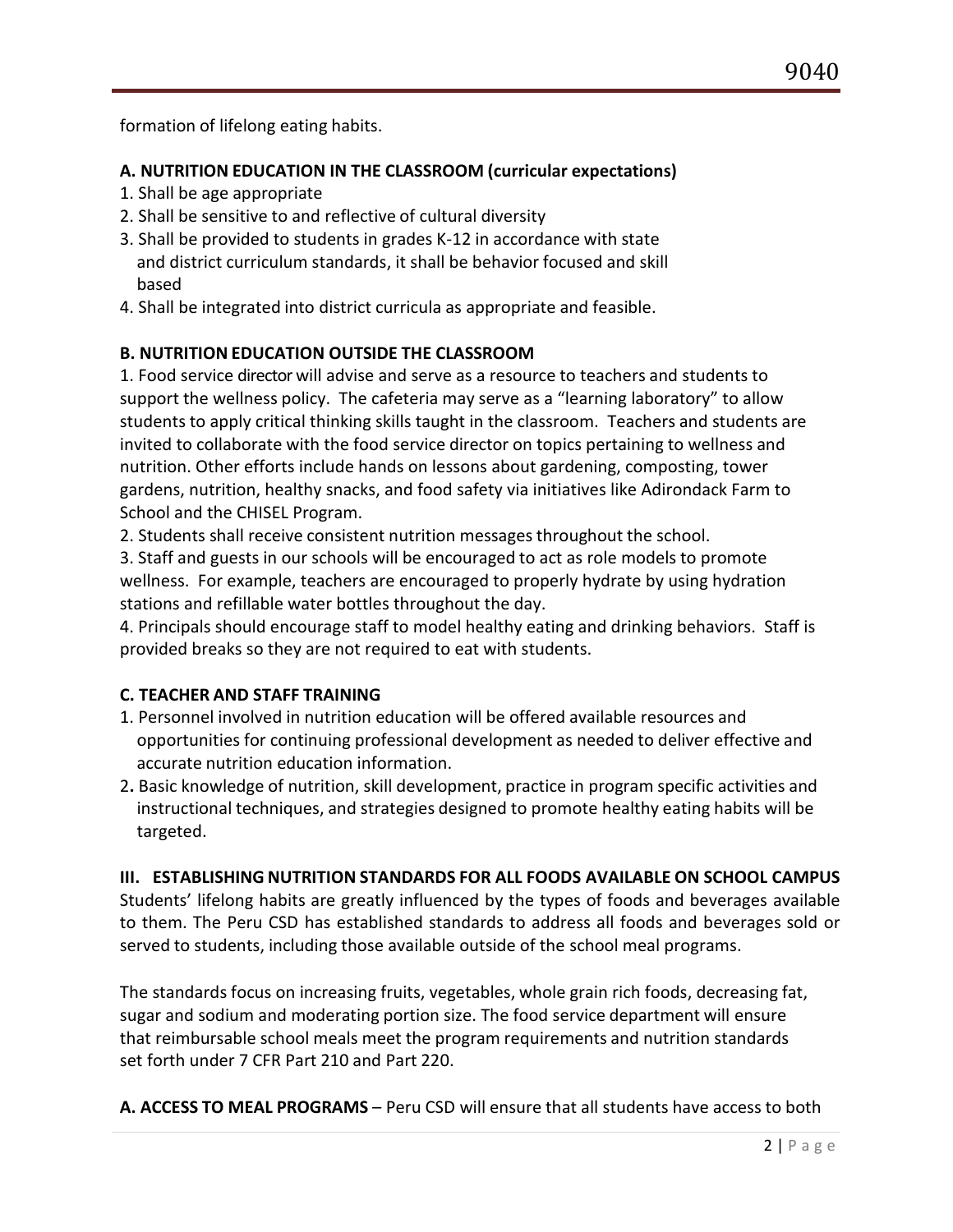the USDA School Breakfast and Lunch Programs in a non-stigmatized manner. This will entail the evaluation of Morning bus schedules, secondary lunchtime scheduling and programs at CVES that require students to leave the district at lunchtime.<br>The district's point of sale system, as well as competitive foods sold from the same line as

reimbursable meals, protects the privacy of those students that qualify for free and reduced priced meals. Applications for free and reduced priced meals are sent home to all families in the summer, provided at open houses and are available on the website.

 Students are prohibited from leaving campus for lunch; there is a 'closed campus' policy in place. Schools should discourage students from sharing their foods or beverages with one another during meal or snack times, given concerns about allergies and other restrictions on some children's diets.

**B. SCHOOL MEAL STANDARDS** - All meals served in the School Breakfast and Lunch Program will meet the nutritional criteria as set forth under USDA regulations and shall adhere to the USDA Dietary Guidelines for Americans. School Lunch <http://www.fns.usda.gov/nslp/national-school-lunch-program-nslp>

School Breakfast

<http://www.fns.usda.gov/sbp/school-breakfast-program-sbp>

## **C. MODERATION OF SODIUM**

The food service department will follow guidelines for sodium set forth by USDA for school meals. These guidelines will also be used to guide the district's guidelines for all competitive foods (a la carte, vending, school store, concession stands).

# **D. ADDITIONAL NUTRITIONAL GUIDELINES**

All foods sold or made available to students will meet the nutritional requirements established by local, state and federal statutes. All foods will comply with the current USDA Dietary Guidelines for Americans.

1. Potable water will be available, at no cost, to all students throughout the school day. Students will be encouraged to bring a refillable water bottle for use in school. Water filing stations are available in each building.

2. 1% (low fat) and skimmed (no fat) milk is available at breakfast and lunch each day.

3. Sites outside of the cafeteria will offer appealing items that meet the dietary guidelines as outlined below:

Food and beverages sold or provided during the school day on al a carte lines, in after school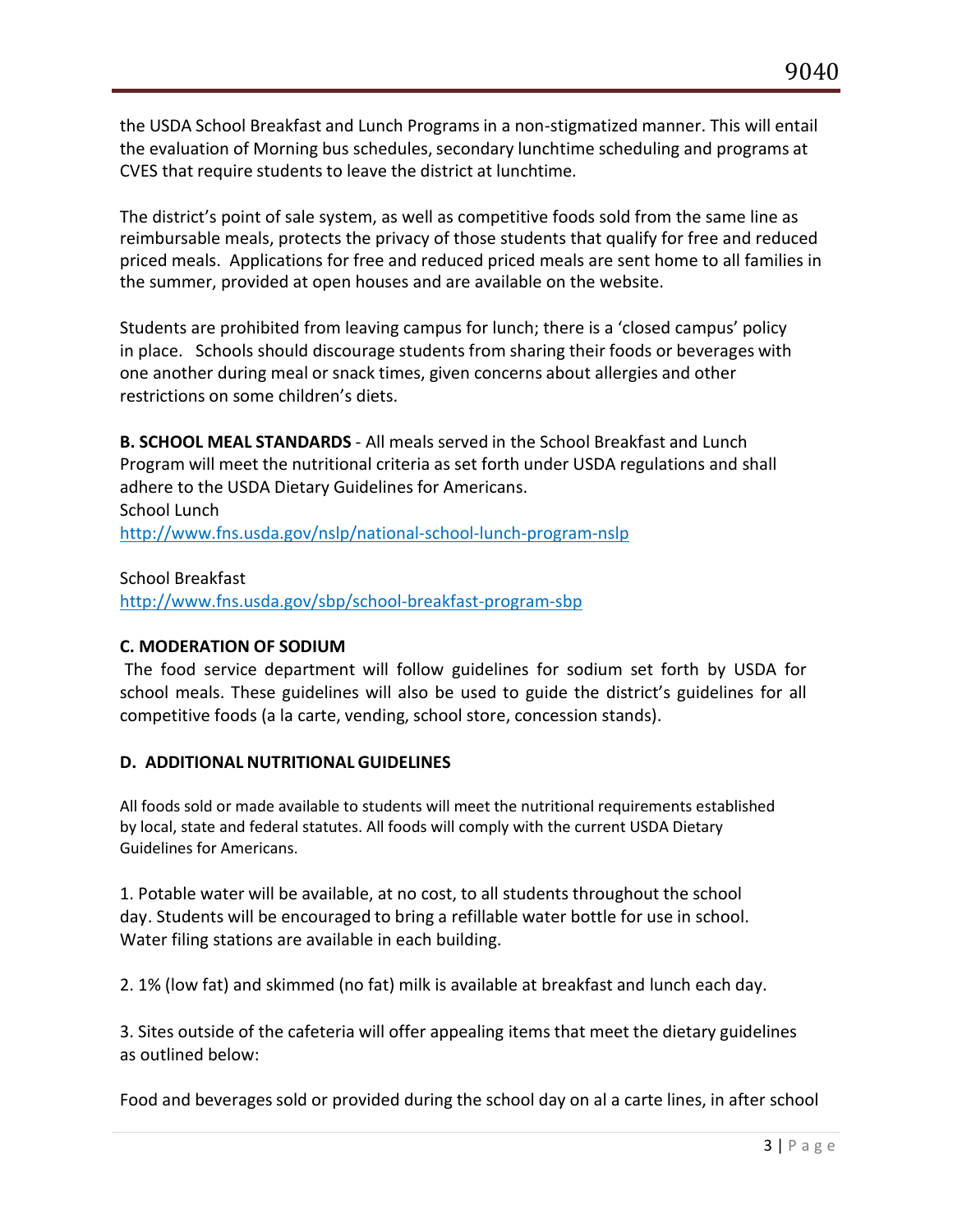programs, for field trips, in vending machines, in school stores, at concession stands, for parties and special events, or other fund-raising activities shall adhere to USDA Smart Snack nutrition standards. (See also the Resource Guide for additional suggestions.) For example, cupcakes, candy, and sugar-fortified beverages do not meet the USDA Smart Snack nutritional standards, and should not be provided as a classroom snack during the school day.

Any entity which uses District facilities at any time is subject to this Policy.

# **Nutrient Content:**

Calorie limits:

° Snack items: ≤ 200 calories

° Entrée items: ≤ 350 calories

Sodium limits:

° Snack items: ≤ 200 mg

° Entrée items: ≤ 480 mg

Fat limits:

° Total fat: ≤35% of calories

° Saturated fat: < 10% of calories

° Trans fat: zero grams

Sugar limit:

° ≤ 35% of weight from total sugars in foods

For a full list of USDA Smart Snack standards, visit: [http://www.fns.usda.gov/sites/default/files/allfoods\\_flyer.pdf](http://www.fns.usda.gov/sites/default/files/allfoods_flyer.pdf)

All items must be in compliance with the Healthy and Hunger Free Kids Act of 2010.

4. Such food items will be presented in a manner that promotes proper nutritional choices.

- Classroom celebrations and snacks will feature healthy foods or activities that promote wellness-see Resource Guide.
- Fundraisers will consider the sale of non-food related items-see the Resource Guide. It is recommended that schools avoid participation in fundraising and corporate incentive programs that promote a message inconsistent with our goals for a healthy school community.
- Vending companies shall recognize the nutritional needs of students and agree to provide foods or beverages that meets the USDA Smart Snack standards.
- Advertising of foods and beverages within the school shall be consistent with nutritional standards.
- Logos or trademarks displayed on school grounds shall only be allowed for foods that meet the dietary guidelines and promote health, and otherwise in compliance with law.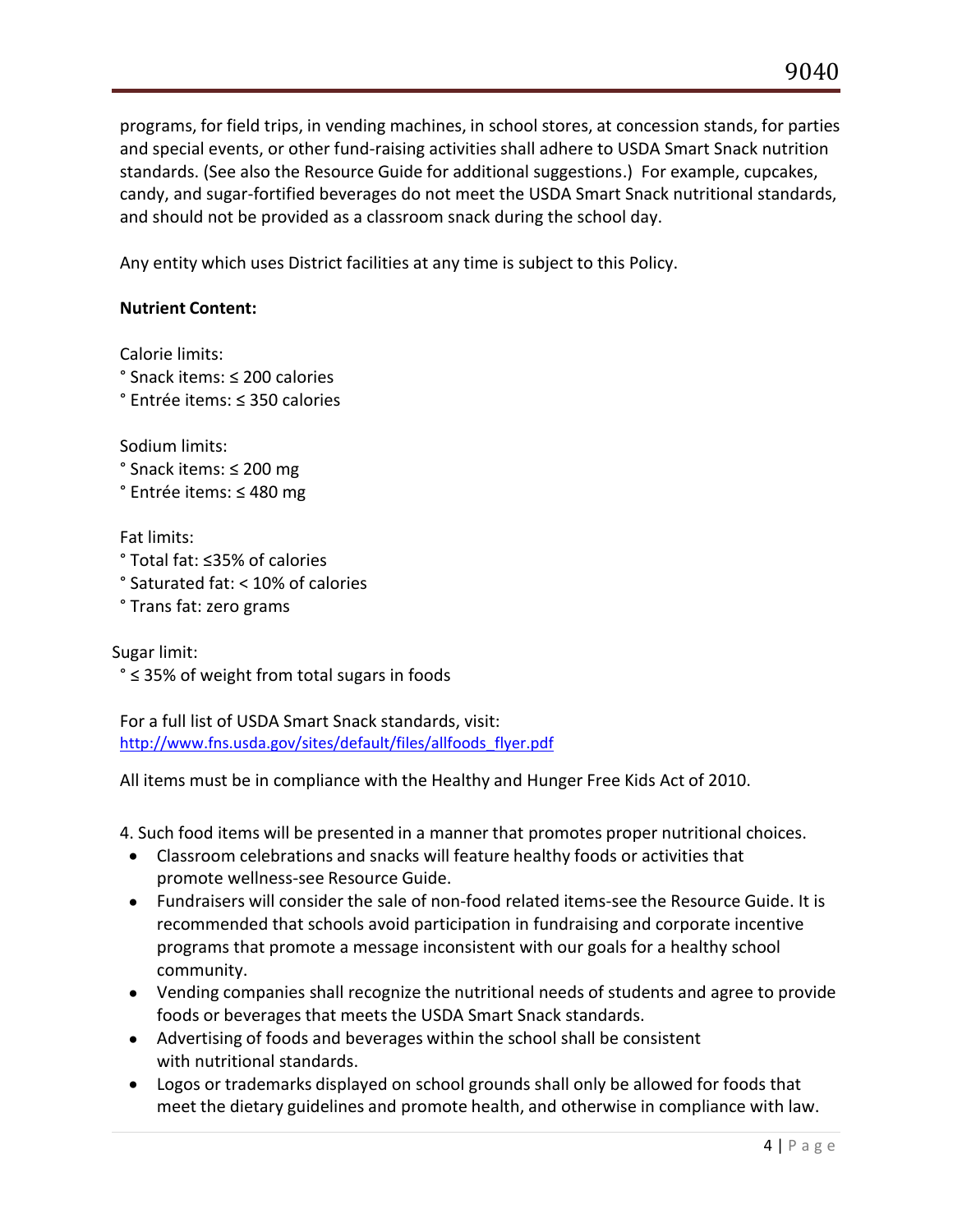- Use of educational materials depicting food brands or logos is discouraged. Schools will attempt to limit advertising of unhealthy products in school publications.
- Promotional activities involving food or beverages will be connected to activities that promote physical fitness, academic achievement or positive development.
- All foods with more than one ingredient will be labeled to show compliance with state and local food safety regulations and takes into account the high prevalence of food allergies- See Resource Guide. Therefore, healthy snacks provided for students must come in the original store or restaurant packaging with nutritional label. Homemade classroom snacks are prohibited.

5. Healthy food and beverage choices shall be promoted. Items low in fat, sodium and sugar shall be promoted to students as healthy choices.

- Such items shall be displayed in prominent positions such as on meal lines, in vending machines, or in the school store.
- Such items shall be sold at a price competitive with less nutritious choices.
- Nutritional information will be made available.
- Posters and other media to promote healthy foods shall be placed in the school.
- Healthier selections shall be highlighted on the menu.
- Contests and taste tests encouraging healthy foods will be offered.

School staff members are encouraged to set an example to students, by following the Wellness Policy during all school functions. Consuming food or beverages that do not conform to the standards should not take place in the presence of students.

6. Students will have adequate time to eat meals. The district will evaluate times that students have to eat meals and action will be taken to ensure that every student has adequate time to eat. Target for time allowed students to eat are 10 minutes for breakfast and 20 minutes for lunch. All students in grades 9-12 will be encouraged to take a lunch break. Looking forward, the administration will look to make adjustments in the secondary lunch schedule to give all students a 30-minute lunch break.

7. USDA Professional Standards for State and Local Nutrition Programs are followed to ensure professional development in the area of food and nutrition is provided annually for food service directors, managers and staff. Additional training will be offered to promote and support the requirements of the Wellness Policy.

8. The cafeteria will be a safe and pleasant environment. Floors, walls, etc. will be kept in good repair. Tables and chairs are not damaged and are the right size. Seating is not overcrowded.<br>Rules for safe behavior are enforced. Hand washing or use of hand sanitizer is encouraged prior to eating. Tables and chairs are cleaned between periods. Age appropriate decorations are used. Access to food service areas will be limited to food service staff.

The child nutrition program will aim to be self-supporting. However, the program is an essential educational support activity. Budget neutrality of profit generation will not take precedence over the nutritional needs of students. If subsidy of the child nutrition fund is needed, it will not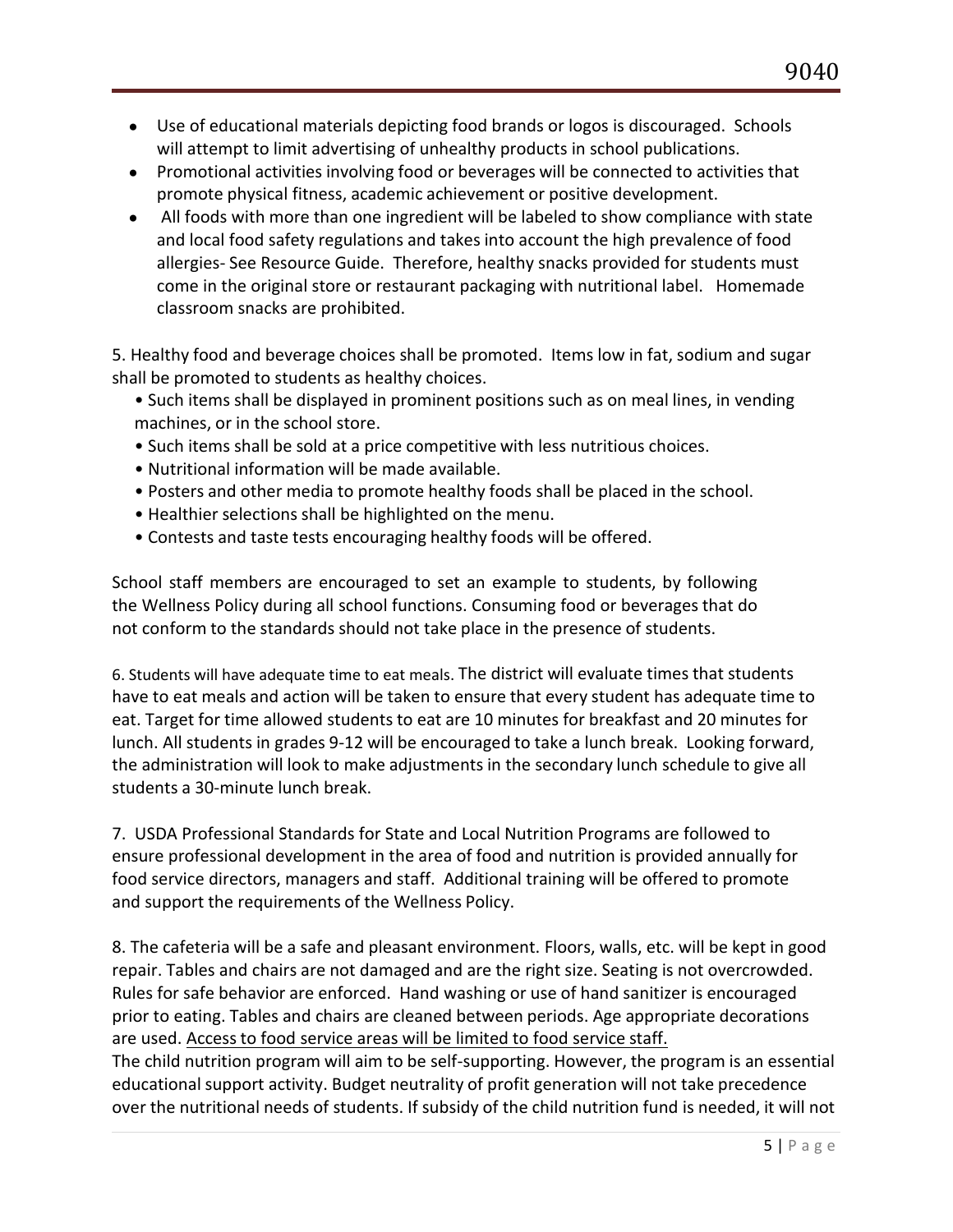be from the sale of foods that have minimal nutritional value and/or compete nutritionally with program meals.

9. Food service staff will be prepared for food emergencies. Food service and monitor staff will be trained to deal with choking, natural disasters, service interruptions (electrical shortages, etc.) medical emergencies(allergic reactions, diabetic reactions, etc.), attempts to introduce biological or other hazards to the food supply, and situations that would require students or others to shelter in the school.

10. Food and beverages are not to be used to reward or punish any student. Teachers will be provided a list of alternative ideas. We strongly recommend staff use physical activity as a reward when feasible. (See resource guide)

## **IV. COMMUNICATION WITH** *PARENTS*

The district will support parents' efforts to provide a healthy diet and daily physical activity for their children. The district will offer healthy living resources for parents, send home nutritional information, post nutrition and physical activity tips on school websites and provide nutrient analyses of cafeteria offerings. Schools should encourage parents to pack healthy lunches and snacks and to refrain from including beverages and foodsthat do not meet the above nutritional standards for individual foods and beverages. The districtwill provide parents a list of foods that meet the district's snack standards and ideas for healthy celebrations/parties/rewards/fundraising activities. In addition, the district will provide opportunities for parents to share their healthy food practices with others in the school community.

## **V. CAMPUS TOBACCO POLICY**

Use of nicotine in any form including, but not limited to, smoking, vaporizing, snorting or chewing is prohibited on school grounds/property and functions including non-school hours and/or at any school sponsored event or activity.

For clarification, "school grounds" means any building, structure, and surrounding outdoor grounds owned leased or contracted within the Peru CSD elementary and secondary school's legally defined property boundaries; as well as all Peru CSD vehicles, including vehicles used to transport children or school personnel. This includes off campus school sponsored events such as senior banquet and athletic events.

## **PHYSICAL ACTIVITY**

**Daily Physical Education K-12**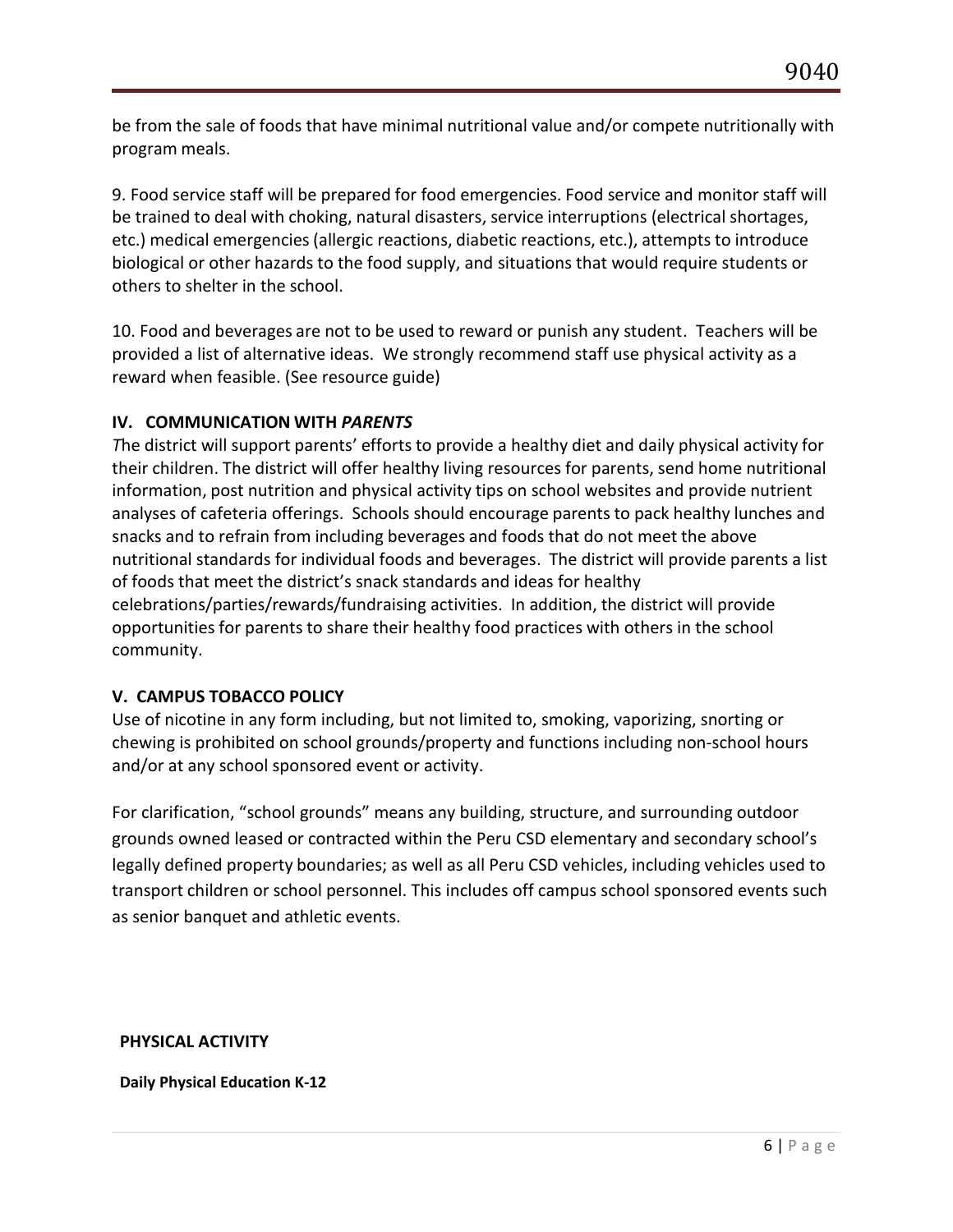The Center for Disease Control recommends that children have a minimum of 60 minutes per day of physical activity. It is recommended that all students in grades K-12, including students with disabilities, special health-care needs, and in alternative educational settings, receive daily physical education. Physical education will enable students to acquire the knowledge and skills necessary to maintain physical fitness, participate in physical activities and make healthy choices. The physical education curriculum should follow existing standards.

Peru CSD will endeavor to provide a sufficient level of Physical Education to all students. The following are best practices for the Physical Education program:

K-3 Daily PE for a total of 120 minutes per week

Grades 3-6 3 times a week for a total of 120 minutes

Grades 7-12 3 times a week for1 semester and 2 times a week for the other semester

Currently Elementary and Secondary students receive 40 minutes of Physical Education every other day within a 6-day cycle. All physical education classes are taught by a certified physical education teacher.

Student involvement in other activities involving physical activity such as participating in interscholastic or intramural sports will not be substituted for meeting the physical education requirement.

Exemptions from physical education class time or credit are only permitted with principal approval.

Physical Education waivers will not be granted unless they are ordered by the student's medical provider.

Students will spend at least 50 percent of physical education class time participating in moderate to vigorous physical activity. Adequate space and equipment that conform to all safety standards will be provided.

Physical Education should not be withheld in order to increase instructional time, make up tests, complete homework or to remediate students who are not performing well academically.

Physical Education classes will have the similar student/teacher ratio used in other classrooms. All staff involved in physical education should be provided with opportunities for professional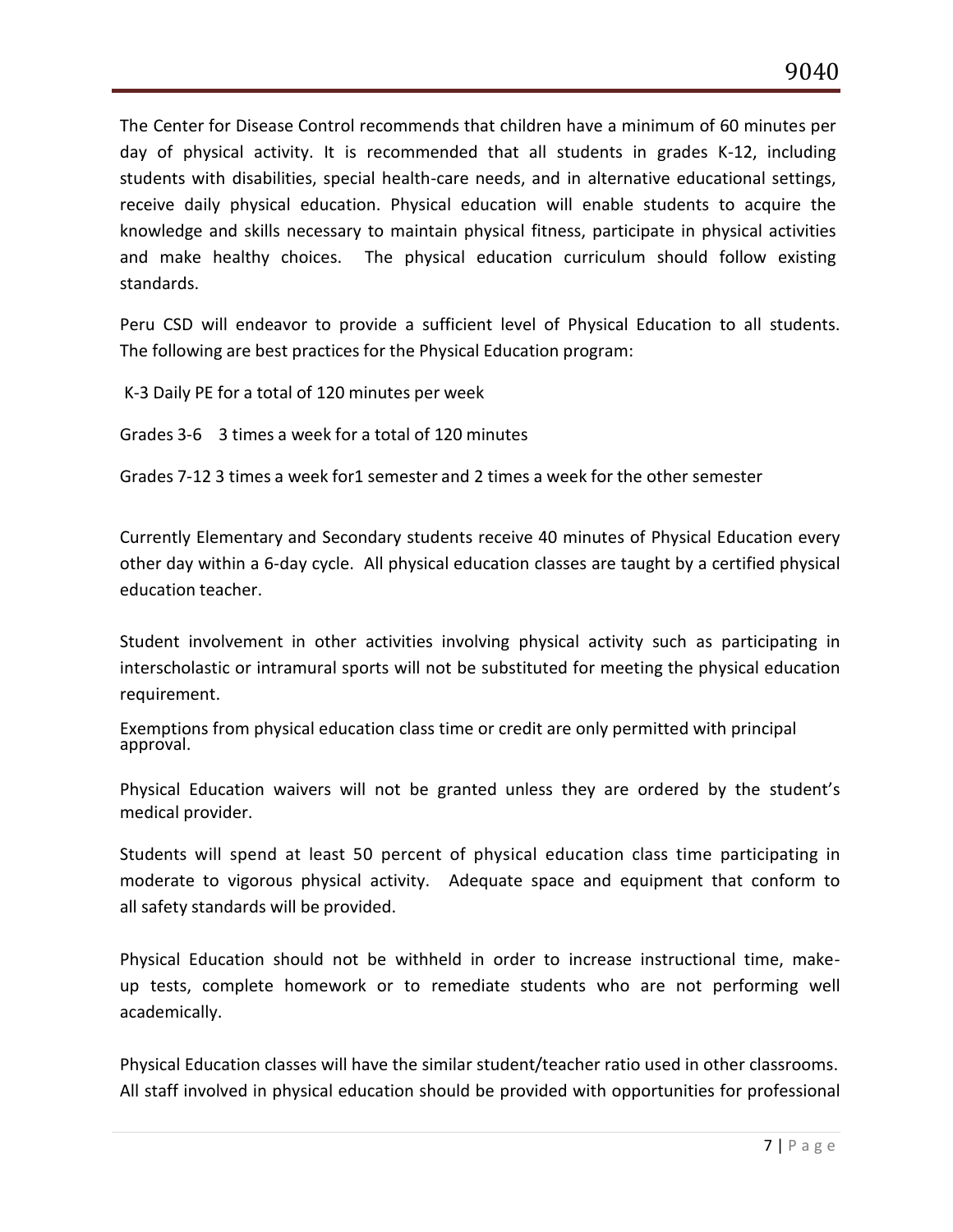development.

#### **Recess for Students in K-6**

Peru CSD encourages students in grades K-6 to participate in supervised recess. The Peru CSD will discourage extended periods of inactivity (periods of two or more hours). When activities, such as mandatory school-wide testing, make it necessary for students to remain indoors for long periods of time, schools should try to give students periodic breaks during which they may stand and be moderately active. A segment of students in grades 3-6 participate in recess before lunch.

#### **Physical Activity and Punishment**

Teachers and other school and/or community personnel will not use physical activity such as running laps, or pushups for disciplinary reasons.

Students may only be removed from Physical Education classes in compliance with the Code of Conduct.

Recess should not be withheld in order to increase instructional time, make up tests, complete homework, or to remediate students who are not performing well academically unless prior approval is obtained from the Elementary Principal or his/her designee.

### **VII. PHYSICAL ACTIVITY OPPORUNITIES AFTER SCHOOL**

The Secondary School as appropriate, will offer interscholastic sports programs. Schools will offer a range of activities that meet the needs, interests, and abilities of all students, including boys, girls, students with disabilities, and students with special health-care needs and will encourage students to participate in them. Each school should provide physical activity opportunities at the school to all students and staff.

After-school childcare and enrichment programs will provide and encourage, verbally and through the provision of space, equipment, and activities, daily periods of moderate to vigorous physical activity for all participants.

In the Secondary building, there are a number of clubs and/or activities that promote physical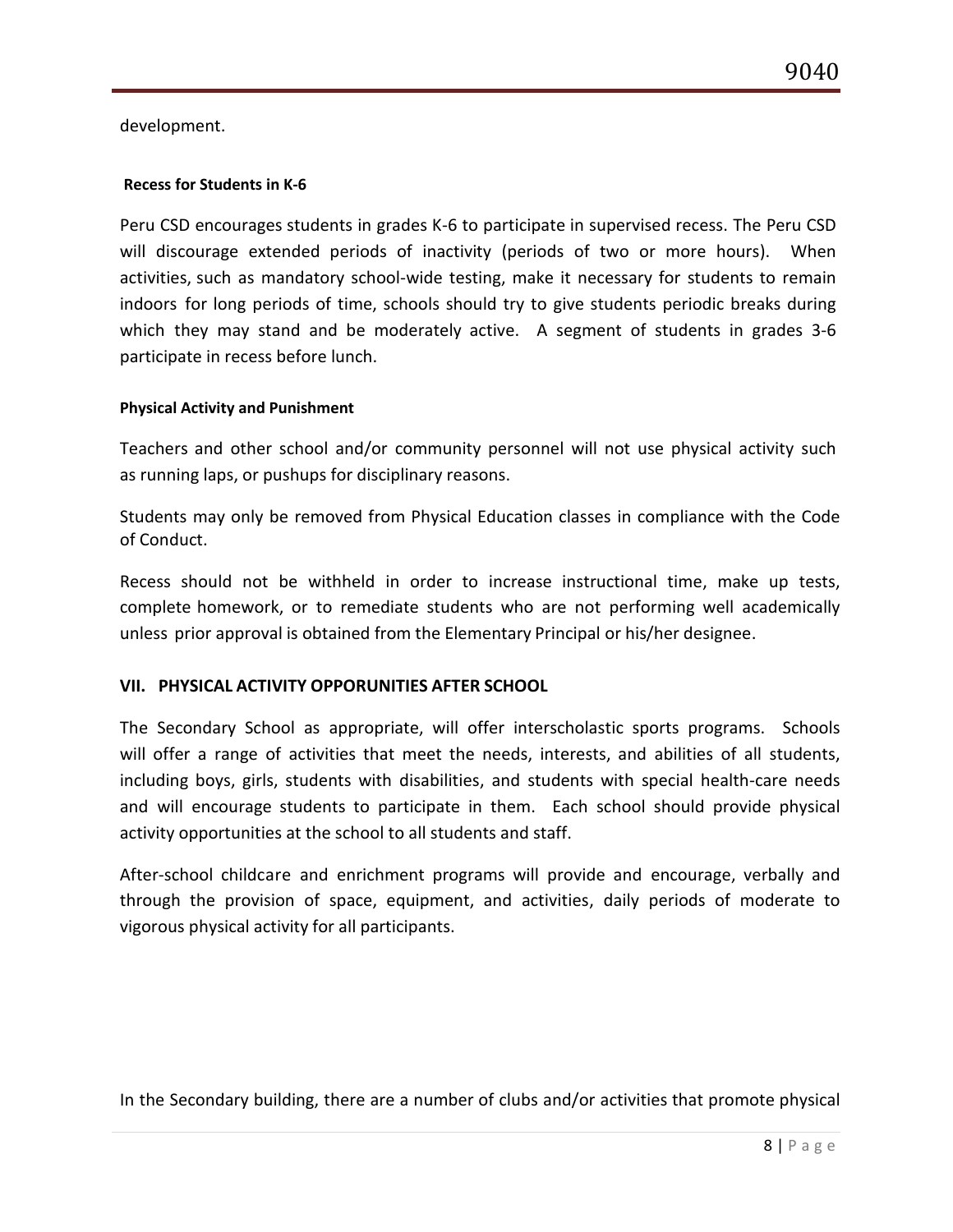activity:

- •The Adventure Club
- •SAVE
- •MS & HS Student Council
- •Varsity Club
- •Key Club

These activities are available to students at a no cost or minimal cost.

## **VIII. USE OF SCHOOL FACILITIES OUTSIDE OF SCHOOL HOURS**

School spaces and facilities when appropriate; be available to community members after the school day and on weekends. District will develop joint-use agreements with community partners in order to provide expanded physical activity opportunities for all students and community members. School policies concerning safety and building use will apply at all times.

Some outside organizations that promote wellness & physical activity in the Peru area and currently assisting the Peru CSD are:

- •Cornell Cooperative Extension & 4-H
- •CVPH
- •PARC
- •YMCA Before/After School Program

## **IX. SAFE ROUTES TO SCHOOL**

The school district will assess and, if necessary and to the extent possible, make needed improvements to make it safer and easier for students to walk and bike to school. When appropriate, the district will work together with local public works, public safety, and/or police departments in those efforts. The school is equipped with sidewalks, crosswalks, solar power crosswalk markers, and bike racks to accommodate students walking and biking to school. A barrier system was established along the football field to designate a safe walking path. The school also embraces student bike and walking safety seminars provided by community partner organizations.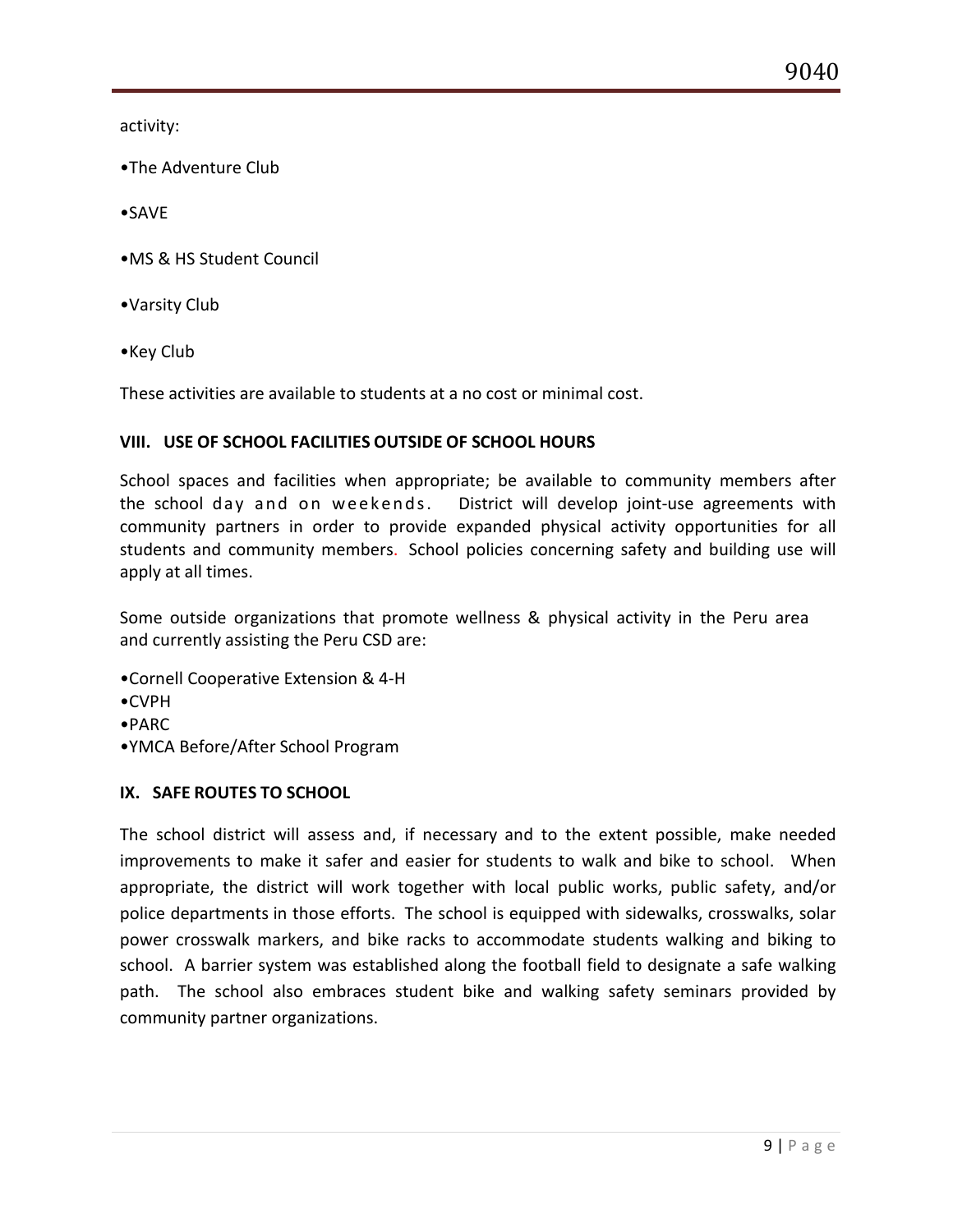### **X. INTERGRATING PHYSICAL ACTIVITY INTO THE CLASSROOM SETTING**

For students to receive the nationally recommended amount of daily physical activity (at least

60 minutes per day), and for students to fully embrace regular physical activity as a personal behavior, students need opportunities for physical activity beyond physical education class. Toward that end:

- classroom health education will complement physical education by reinforcing the knowledge and self-management skills needed to maintain a physically- active lifestyle and to reduce time spent on sedentary activities, such as watching television;
- opportunities for physical activity will be incorporated into other subject lessons; and
- classroom teachers will provide short physical activity breaks between lessons or classes, as appropriate; and
- all teachers will be made available, professional development opportunities that are focused on the integration of physical activity into classroom academic content and schedule throughout the day upon request.

Teachers shall model physical activity by participating in exercise breaks during class time with their students and share their positive experiences with physical activity with their students

### **XI. MONITORING AND REVIEW OF POLICY**

#### **Monitoring**

The Peru CSD and the Wellness Policy Team (WPT) will design a strategic plan for the implementation of our district policy over a three year period.

### **The WPT will oversee and maintain the policy**

a) The review of its progress towards achieving its goals on a yearly basis b) Identify achievement gaps and areas in need of improvement

c) Develop and submit an achievement summary report every three years, addressing policy compliance as it relates to the district's established nutrition and physical activity components, based on input from individual schools. This report will be presented to the Superintendent and/or BOE for review. Recommendations and revisions from them will be encouraged.

The district's Medical Administrator will ensure compliance with the district's Wellness policy. The district's Director of Food Service will ensure compliance with nutrition policies within the